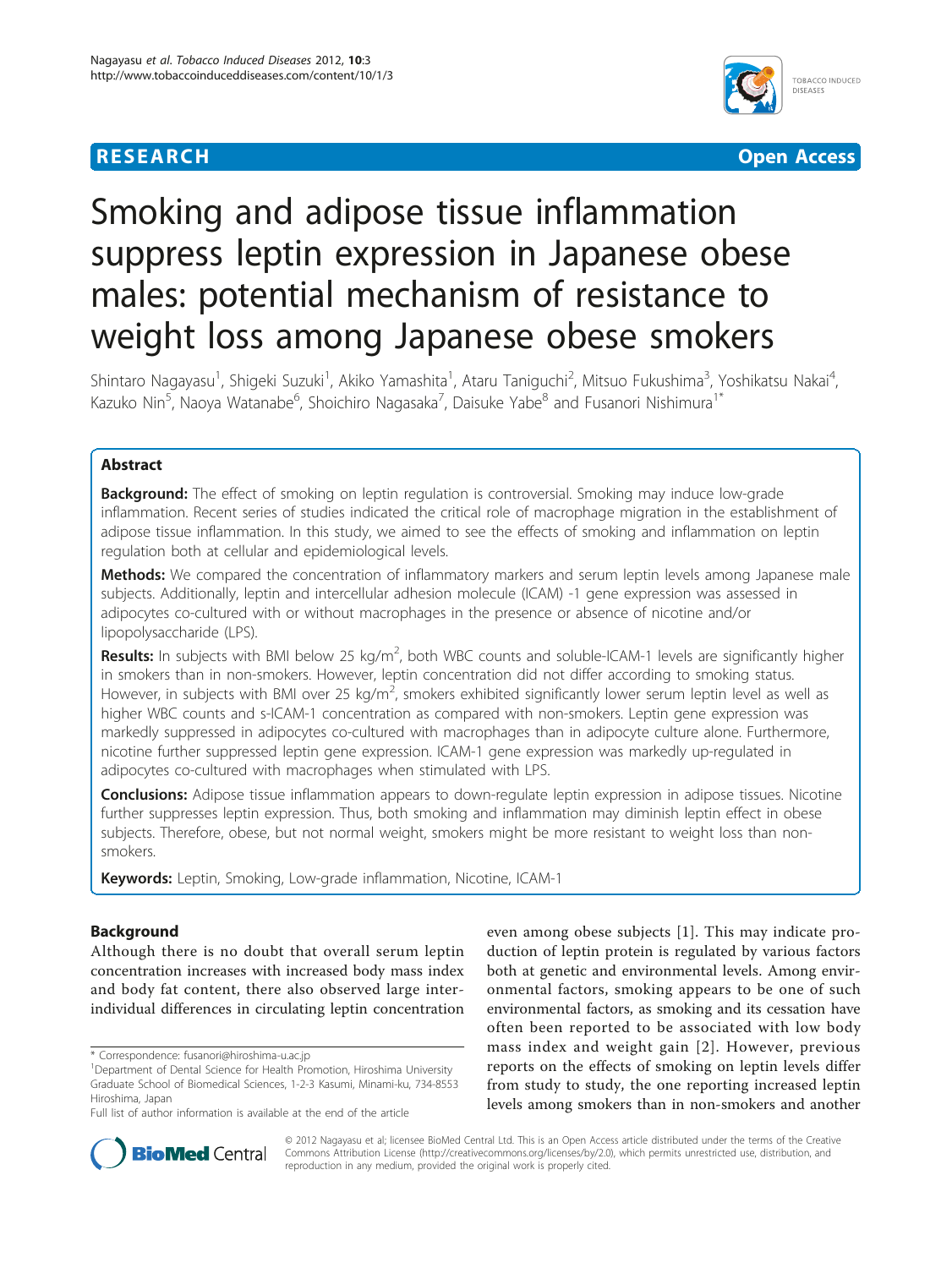with opposite results [[3,4](#page-5-0)]. One of the reasons in such discrepancy may be in the fact that smoking may interact with other environmental factors such as host inflammatory responses and these interactions may further impair leptin regulations.

Recently, macrophages have been reported to be integrated into adipose tissues, thereby interacting with adipocytes, major source of circulating leptin, to exhibit higher inflammatory responses which greatly influences insulin resistance as well as increased cardiovascular risks [[5,6](#page-5-0)]. Therefore, it is essential to understand leptin regulation according to adipose tissue maturation, inflammatory status as well as smoking status. Among several inflammatory markers, serum ICAM-1 level has recently been reported to positively associate with circulating leptin level in hypercholesterolemic patients [[7\]](#page-5-0).

The purpose of the present study is, therefore, to 1) examine circulating leptin and s-ICAM-1 levels as a representative of inflammatory markers among Japanese male subjects with or without smoking habits, and, then, to 2) understand possible underlying mechanisms on differential leptin regulation under the differential environmental conditions to ultimately try to understand the pathophysiological nature of obesity among smokers.

# Methods

# Human study

Total 360 male subjects who visited Health Care and Promotion Center, Yodogawa Christian Hospital for the purpose of medical check-up between Apr 1, 2009 and Sep 30, 2010 were enrolled in the study. The study protocol was approved by the ethics committee of Yodogawa Christian Hospital and informed consents were obtained from every participant. All subjects received regular medical checkup such as measurement of body weight, height, blood pressure, serum HDL and LDL cholesterol, triglycerides, fasting blood glucose, glycosylated hemoglobin (HbA1c), insulin, white blood cell (WBC) counts, AST, ALT,  $\gamma$ -GTP levels, and high-sensitivity CRP (hsCRP) levels. In addition to these regular measurements, serum leptin and s-ICAM-1 concentration was measured by commercial immunoassay kit (Quantikine, human leptin and human sICAM-1/CD54, R&D, Minneapolis, MN, USA, respectively). The subjects were first divided into two groups based on the body mass index (BMI), the one with obese (OB: BMI >  $25.0 \text{ kg/m}^2$ : n = 111) and non-obese (NOB: BMI < 25.0 kg/m<sup>2</sup>: n = 249). The subjects in each group were then stratified into two sub-groups based on the questionnaire for smoking: one with current smokers (OB-S: n = 23; NOB-S: n = 70) and the other with current nonsmokers (OB-NS:  $n = 88$ ; NOB-NS:  $n = 179$ ). Thus, in each obese and non-obese group, each measurement

was compared between current smokers and nosmokers.

## Cell culture

Mouse 3T3-L1 preadipocytes and the mouse macrophage cell line RAW264.7 were used as described [[8](#page-5-0)]. Pre-adipocytes were maintained in a Dulbecco's modified Eagle's medium (DMEM) containing 10% fetal bovine serum, and were differentiated into mature adipocytes with 4.5 mM glucose, 1 mM insulin, 1 mM dexamethasone, and 0.5 mM 3-isobutyl-1-methylxanthine as described previously. Mature adipocytes and RAW264.7 were co-cultured in a transwell system (Corning Inc., Acton, MA) with a 0.4-μm porous membrane to separate the upper and lower chambers. Then,  $1 \times 10^5$  differentiated 3T3-L1 cells were cultured in the lower chamber, while  $5 \times 10^4$  RAW cells were cultured in the upper chamber.

## Gene expression analyses

The cells were stimulated with or without 1 ng/ml of E. coli LPS or with or without nicotine for indicated time period. ICAM-1 and leptin gene expression in adipocytes were evaluated by real-time PCR as described previously [[9](#page-5-0)]. The primers used are as follows; ICAM-1 (forward: CGATCTTCCAGCTAC-CATCC, reverse: CTTCAGAGGCAGGAAACAGG), Leptin (forward: TCTCCGAGACCTCCTCCATCT, reverse: TTCCAGGACGCCATCCAG), GAPDH (forward: AATGTGTCCGTCGTGGATCTGA, reverse: GATGCCTGCTTCACCACCTTCT).

# Statistical analyses

The differences of the serum leptin, s-ICAM-1 concentration, WBC counts as well as other medical parameters between OB-S and OB-NS and between NOB-S and NOB-NS were determined by student t-test. Difference of ICAM-1 gene expression in adipocytes co-cultured with macrophages with or without LPS was determined by student *t*-test, while multiple comparison among different culture conditions in the presence or absence of nicotine were determined by ANOVA.

# Results

## 25.0 kg/m2) Japanese

males",1,0,1,0,0pc,0pc,0pc,0pc>Serum leptin concentration is lower, while s-ICAM-1 concentration and

WBC counts are higher, among smokers than among

non-smokers in obese (BMI > 25.0 kg/m<sup>2</sup>) Japanese males We first compared the differences of the measurements between smokers and non-smokers in both obese and non-obese Japanese males. Obese smokers (OB-S) exhibited significantly higher triglyceride levels as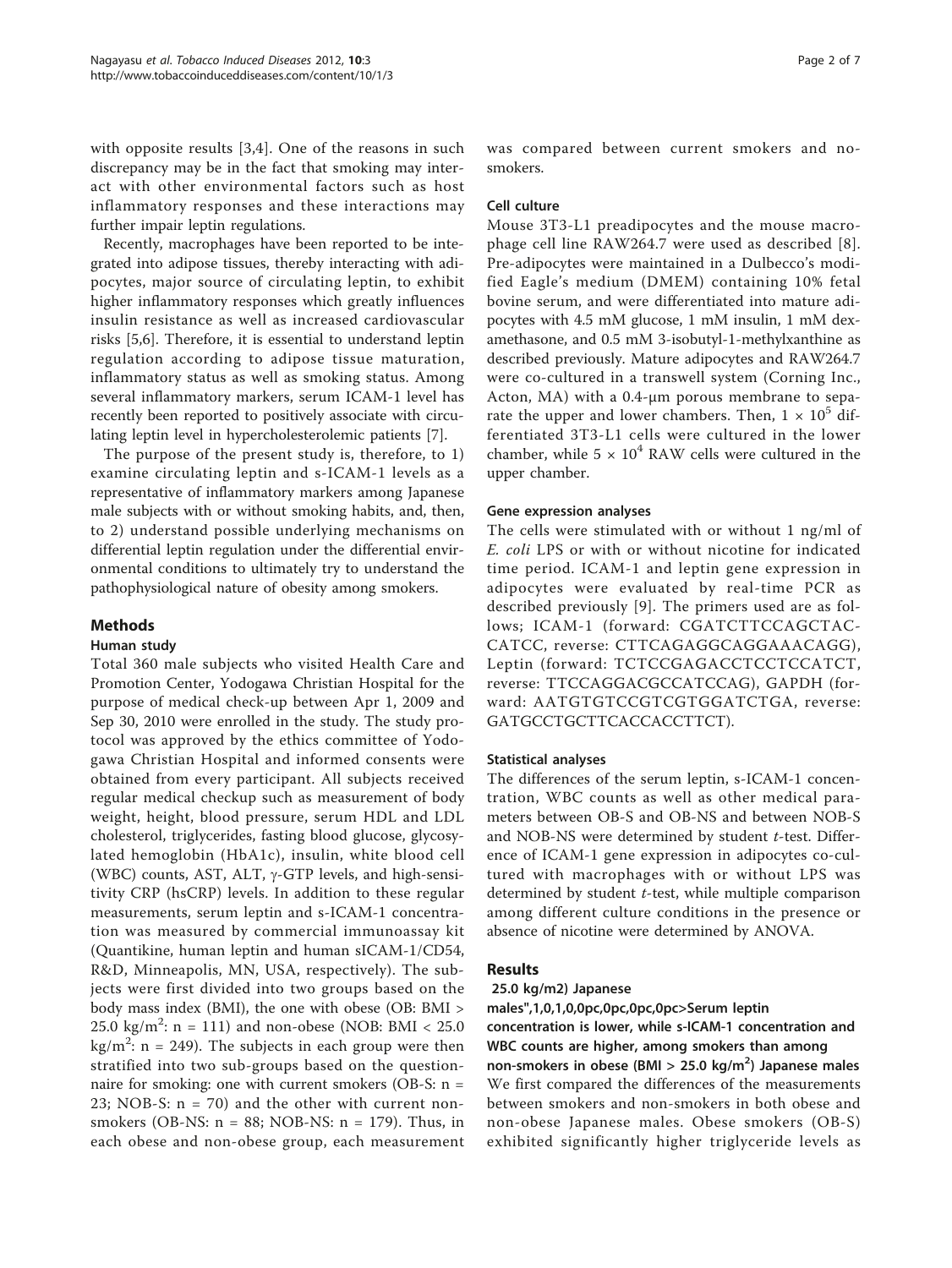compared with those in obese non-smokers (OB-NS)  $(134.5 \pm 59.4 \text{ mg/dl} \text{ for non-smoker vs. } 170.5 \pm 92.0 \text{ for }$ smoker,  $p \leq 0.015$ ). This difference was not evident in non-obese group, suggesting that, in obese smokers, lipolytic and/or lipogenetic conditions could be induced. Lipolysis is induced by inflammation. Therefore, we next compared inflammatory markers as WBC counts and serum s-ICAM-1 concentration between OB-S and OB-NS, and between NOB-S and NOB-NS. As in Table 1, both WBC counts and s-ICAM-1 concentration are higher in smokers than in non-smokers in both obese and non-obese group, suggesting that smoking may induce low-grade inflammation. We further compared serum leptin levels between smokers and non-smokers. Although there observed no significant difference in leptin concentration between smokers and non-smokers in non-obese subjects, obese smokers exhibited significantly lower serum leptin concentration as compared with obese non-smokers ( $p < 0.007$ ).

# ICAM-1 gene expression in adipocytes is markedly upregulated in adipocytes co-cultured with macrophages stimulated with LPS

We previously reported that ICAM-1 gene expression was markedly up-regulated in adipocytes co-cultured with macrophages in the presence of LPS than in adipocytes co-cultured with macrophages without LPS stimulation by DNA microarray analyses [[9](#page-5-0)]. We therefore confirmed these results by real-time PCR. As in Figure [1,](#page-3-0) at 4 and 8 h following 1 ng/ml of LPS stimulation,

|  |  |  |  |  |  |  | Table 1 WBC counts, serum s-ICAM-1, and leptin concentrations in each group |  |  |  |
|--|--|--|--|--|--|--|-----------------------------------------------------------------------------|--|--|--|
|--|--|--|--|--|--|--|-----------------------------------------------------------------------------|--|--|--|

| OB: BMI $>$ 25.0 kg/ml <sup>2</sup> | OB-NS: non-smoker ( $N = 88$ )   | OB-S: smoker $(N = 23)$  | p-value |
|-------------------------------------|----------------------------------|--------------------------|---------|
| age (years)                         | 54.5 (8.8: 36-73)                | 51.9 (10.2: 38-81)       | 0.571   |
| BMI $(kq/m2)$                       | 27.3 (2.30)                      | 26.6 (1.42)              | 0.964   |
| WBC count (/µl)                     | 5945 (1405.7)                    | 7323 (1749.8)            | 0.001   |
| s-ICAM-1 (ng/ml)                    | 190.9 (62.8)                     | 238.2 (60.5)             | 0.004   |
| Leptin (ng/ml)                      | 4.76(3.47)                       | 3.18 (1,79)              | 0.007   |
| HDL cholesterol (mg/dl)             | 51.88 (10.37)                    | 49 (15.72)               | 0.15    |
| LDL-cholesterol (mg/dl)             | 126.33 (28.84)                   | 117 (30.40)              | 0.09    |
| triglycerides (mg/dl)               | 134.5 (59.39)                    | 170.55 (59.39)           | 0.015   |
| HbA1c (%)                           | 5.33 (0.34)                      | 5.39 (0.68)              | 0.27    |
| insulin (µU/ml)                     | 6.46(3.99)                       | 5.11(2.32)               | 0.07    |
| AST (mU/ml)                         | 33.25 (43.45)                    | 22.36 (7.88)             | 0.12    |
| ALT (mU/ml)                         | 37.78 (24.23)                    | 27.5(10.68)              | 0.03    |
| $\gamma$ -GTP (mU/ml)               | 65.61 (45.65)                    | 68.14 (76.51)            | 0.42    |
| systolic blood pressure (mmHg)      | 128.63 (11.65)                   | 121.18 (12.23)           | 0.005   |
| diastolic blood pressure (mmHg)     | 80.43 (8.74)                     | 76.36 (8.90)             | 0.03    |
| hsCRP (mg/dl)                       | 0.14(0.22)                       | 0.11(0.08)               | 0.24    |
| NOB: BMI < 25.0 kg/m <sup>2</sup>   | NOB-NS: non-smoker ( $N = 179$ ) | NOB-S: smoker $(N = 70)$ | p-value |
| age (years)                         | 56.3 (10.2: 33-79)               | 55.6 (7.8: 36-75)        | 0.141   |
| BMI ( $kg/m2$ )                     | 22.2 (1.79)                      | 22.1(1.1)                | 0.123   |
| WBC count $(y u)$                   | 5560 (1339.2)                    | 6690 (1662.8)            | < 0.001 |
| s-ICAM-1 (ng/ml)                    | 172.6 (58.6)                     | 219.5 (92.1)             | < 0.001 |
| Leptin (ng/ml)                      | 2.37(1.35)                       | 2.32(1.01)               | 0.744   |
| HDL cholesterol (mg/dl)             | 61.94 (13.39)                    | 58.04 (16.56)            | 0.03    |
| LDL-cholesterol (mg/dl)             | 113.84 (29.43)                   | 113.97 (31.35)           | 0.49    |
| triglycerides (mg/dl)               | 105.60 (116.82)                  | 116.14 (69.46)           | 0.24    |
| HbA1c (%)                           | 5.23(0.36)                       | 5.22(0.31)               | 0.45    |
| insulin $(\mu U/m)$                 | 3.4(1.76)                        | 3.72(2.84)               | 0.14    |
| AST (mU/ml                          | 22.92 (7.04)                     | 20.75 (5.55)             | 0.01    |
| ALT (mU/ml)                         | 22.76 (10.93)                    | 19.78 (7.69)             | 0.02    |
| g-GTP (mU/ml)                       | 43.78 (37.6)                     | 47.73 (35.83)            | 0.23    |
| systolic blood pressure (mmHg)      | 119.69 (12.46)                   | 117.81 (13.36)           | 0.15    |
| diastolic blood pressure (mmHg)     | 74.55 (8.32)                     | 74.51 (8.54)             | 0.49    |
|                                     |                                  |                          |         |

Means and (SD) are shown. Range for age is also shown within parenthesis.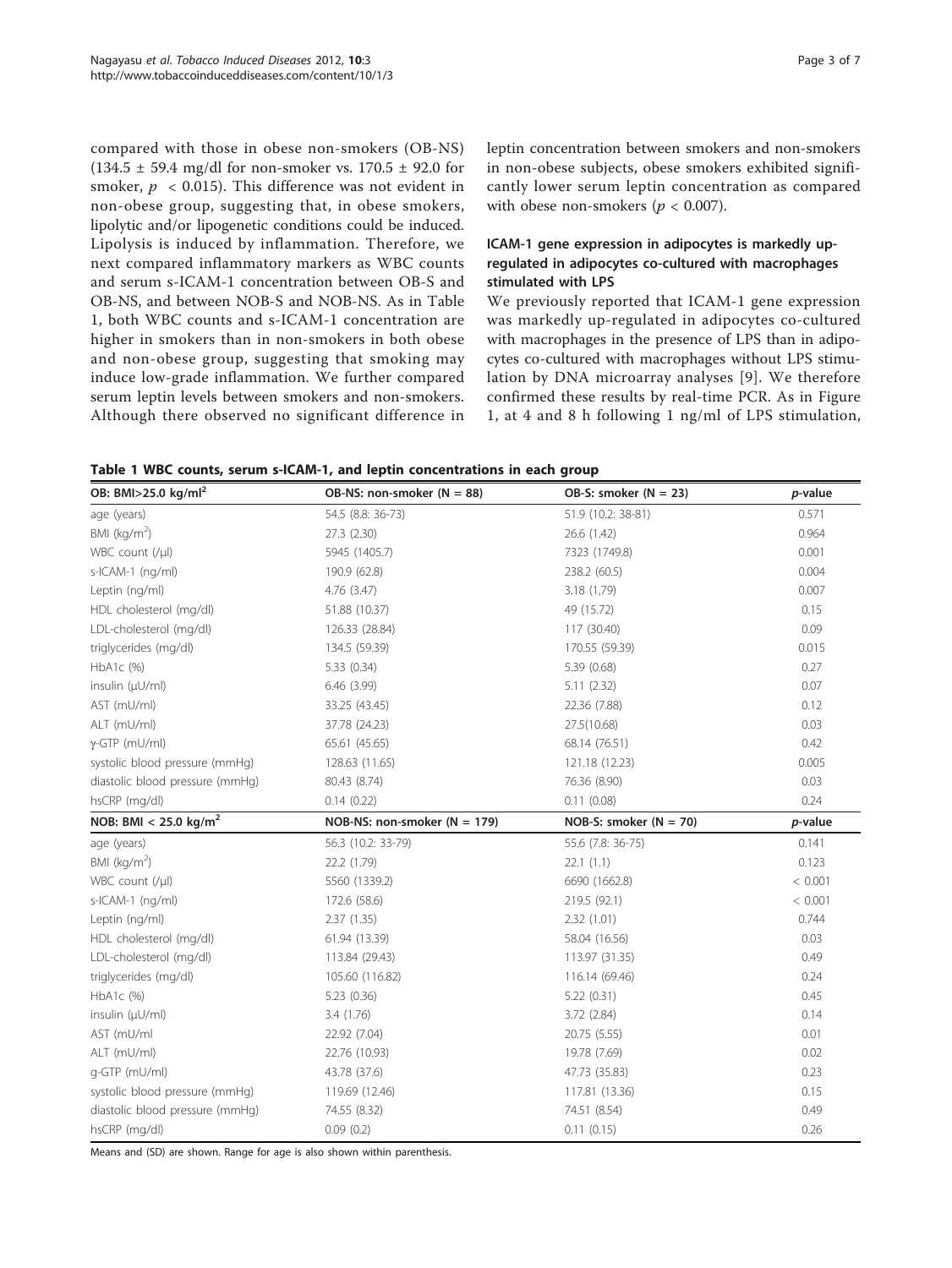<span id="page-3-0"></span>ICAM-1 mRNA levels were markedly up-regulated, suggesting that inflammatory conditions up-regulated ICAM-1 expression in adipocytes.

# Leptin gene expression is down-regulated in adipocytes co-cultured with macrophages, and further suppressed by LPS or nicotine

Since epidemiological observation suggested that smoking and inflammation appeared to suppress serum leptin levels in obese subjects, we are interested to see the involvement of macrophage on leptin gene expression and the effects of LPS or nicotine. As in Figures 2 and [3,](#page-4-0) leptin expression was significantly suppressed in adipocytes co-cultured with macrophages, and further suppressed in the presence of 1 ng/ml of LPS and 1  $\mu$ M, 100 μM of nicotine. Although 10 nM of nicotine showed a trend suppressing leptin gene expression in adipocytes co-cultured with macrophages, the difference was not statistically significant (data not shown). Since there observed no direct suppressive effects of nicotine on adipocyte expression of leptin (Figure [3](#page-4-0)), the suppressive effects of leptin gene expression by nicotine appeared to be mediated via macrophages.

# **Discussion**

In this study, we first carefully checked the result of regular medical checkup, and found that obese male smokers exhibited higher WBC counts and s-ICAM-1 levels as well as higher triglyceride levels, suggesting that inflammation may up-regulates triglyceride levels. We selected only male subjects for the analysis, as there are





very few female smokers in the middle aged population in Japan. Inflammation is closely linked with high triglyceride levels. One of the major adipokines, tumor necrosis factor (TNF)- $\alpha$ , is known to induce lipolysis [[10\]](#page-5-0). Therefore, we hypothesized that adipose-tissue inflammation-derived TNF- $\alpha$  may be associated with elevated levels of triglycerides, as following lipolysis, released free fatty acids are integrated into the liver and triglycerides are re-synthesized afterwards [[11](#page-5-0)]. In fact, we already confirmed that cultured 3T3-L1 adipocytes exhibited higher lipolytic activity when co-cultured with macrophages in the presence of TNF- $\alpha$ - inducing molecule as bacterial endotoxin [[11\]](#page-5-0). We divided the subjects according to the subjects' BMI into two groups, obese and non-obese groups. In Japan, prevalence of the subjects with BMI over 30 kg/ $m^2$  is estimated to be no more than 3% of all populations. However, it is also reported that in Japanese obese subjects with BMI over  $25 \text{ kg/m}^2$ , although subcutaneous adipose tissue content is far less than that of Caucasians, visceral adipose tissue content does not remarkably differ from that of Western populations with BMI over 30 kg/ $m^2$  [[12\]](#page-5-0). This may suggest that visceral fat plays important role characterizing Japanese obesity. Additionally, interaction between infiltrated macrophages and adipocytes has been suggested to be associated with patho-physiology of many obesity-related dysfunctions such as enhanced insulin resistance, vicious cycle of adipose tissue inflammation, and subsequent augmentation of cardiovascular risks [[13\]](#page-5-0).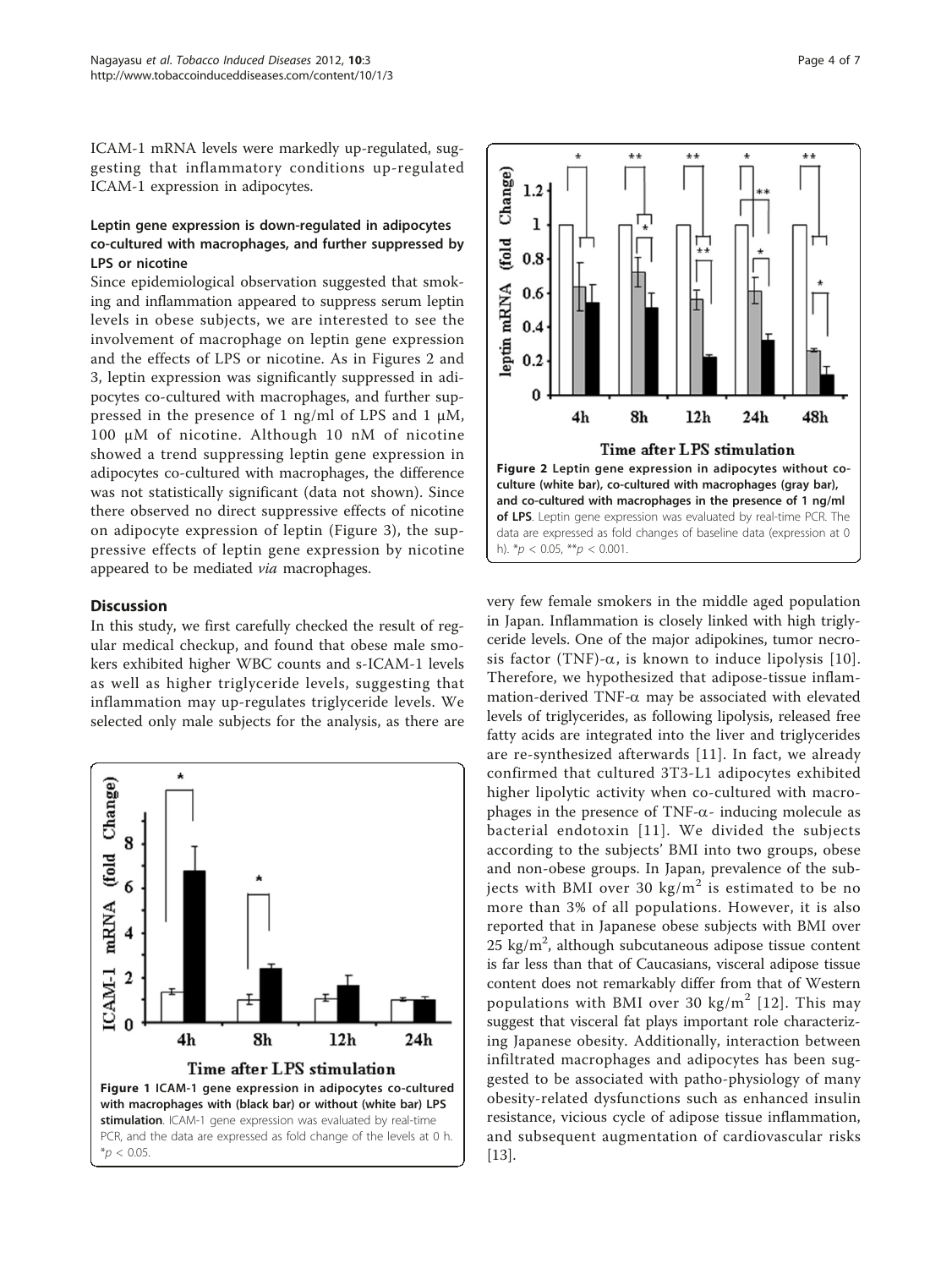<span id="page-4-0"></span>

In this context, we previously performed gene expression analysis comparing gene expression profile in adipocytes co-cultured with macrophages with or without LPS stimulation by microarray technique, and found that LPS markedly up-regulated ICAM-1 gene expression in adipocytes [[9\]](#page-5-0). In that study, ICAM-1 gene expression was 20.9 times higher at 4 h after LPS stimulation, 5.6 times higher at 8 h, 1.5 times higher at 12 h, respectively, and returned to basal level at 24 h (0.3 fold expression of that at 0 h) [[9](#page-5-0)]. Our current real-time PCR analysis well confirmed the results of previously performed microarray analysis. Since s-ICAM-1 concentration was higher in smokers than in non-smokers in both obese and non-obese groups, one can claim that the major source of s-ICAM-1 could be non-adipose tissues such as endothelium. This speculation might be reasonable, as endothelium is directly exposed to circulating nicotine. Nevertheless, s-ICAM-1 concentration was higher in obese smokers than in non-obese smokers. Thus, we speculate that adipose tissue-derived s-ICAM-1 exhibit additive effects on circulating s-ICAM-1 originally released from non-adipose tissue, both of which further up-regulates cardiovascular risk in smokers. In obese smokers, WBC counts and s-ICAM-1 concentration were higher than non-smokers, while leptin concentration was significantly lower in obese smokers. These observations led us to investigate the effects of inflammation and nicotine on leptin gene expression in a similar way. The results indicated that adipocyte expression of leptin gene was markedly suppressed in the presence of macrophages than adipocyte single culture alone, and both LPS and nicotine further suppressed leptin gene expression. The suppressive effect of nicotine on leptin gene expression appeared to be mediated by macrophages, as there observed no direct suppressive effect of nicotine on adipocyte single culture. In fact, it has been documented that macrophages express nicotine receptor on the cell surface [\[14](#page-5-0)]. Based on these in vivo and in vitro observations, we speculate that adipocyte production of leptin is inhibited only in obese smokers but not in normal weight smokers and in non-smokers. Of course it is still possible that the suppressive effect of nicotine on leptin expression may not be fully due to direct effects of nicotine. We think 100 μM of nicotine is very high as compared with reported serum nicotine concentration in smokers, which is around at 10  $\mu$ M [[15](#page-5-0)]. However, although not statistically significant, we observed a trend that 1 μM of nicotine also suppressed leptin gene expression in co-culture model. Since co-culture itself without nicotine stimulation markedly suppressed leptin gene expression and WBC counts are higher in obese smokers than in nonsmokers, we speculate some of the suppressive effects may be mediated by inflammation in obese smokers. In fact, it was previously shown that  $TNF-\alpha$  inhibited leptin secretion from adipocytes [\[16](#page-5-0)]. Additionally, it is still possible that observed suppressive effects may be mediated by catecholamines as previously demonstrated [[4\]](#page-5-0). Furthermore, the degree of smoking may also greatly influence the results. Further study is necessary to subdivide the subjects according to the degree of smoking as well as duration.

In this study, obese smokers exhibited lower leptin concentration as compared with non-smokers. Of course smokers may have different life style including intensity of exercise, food content, or sleep duration. Although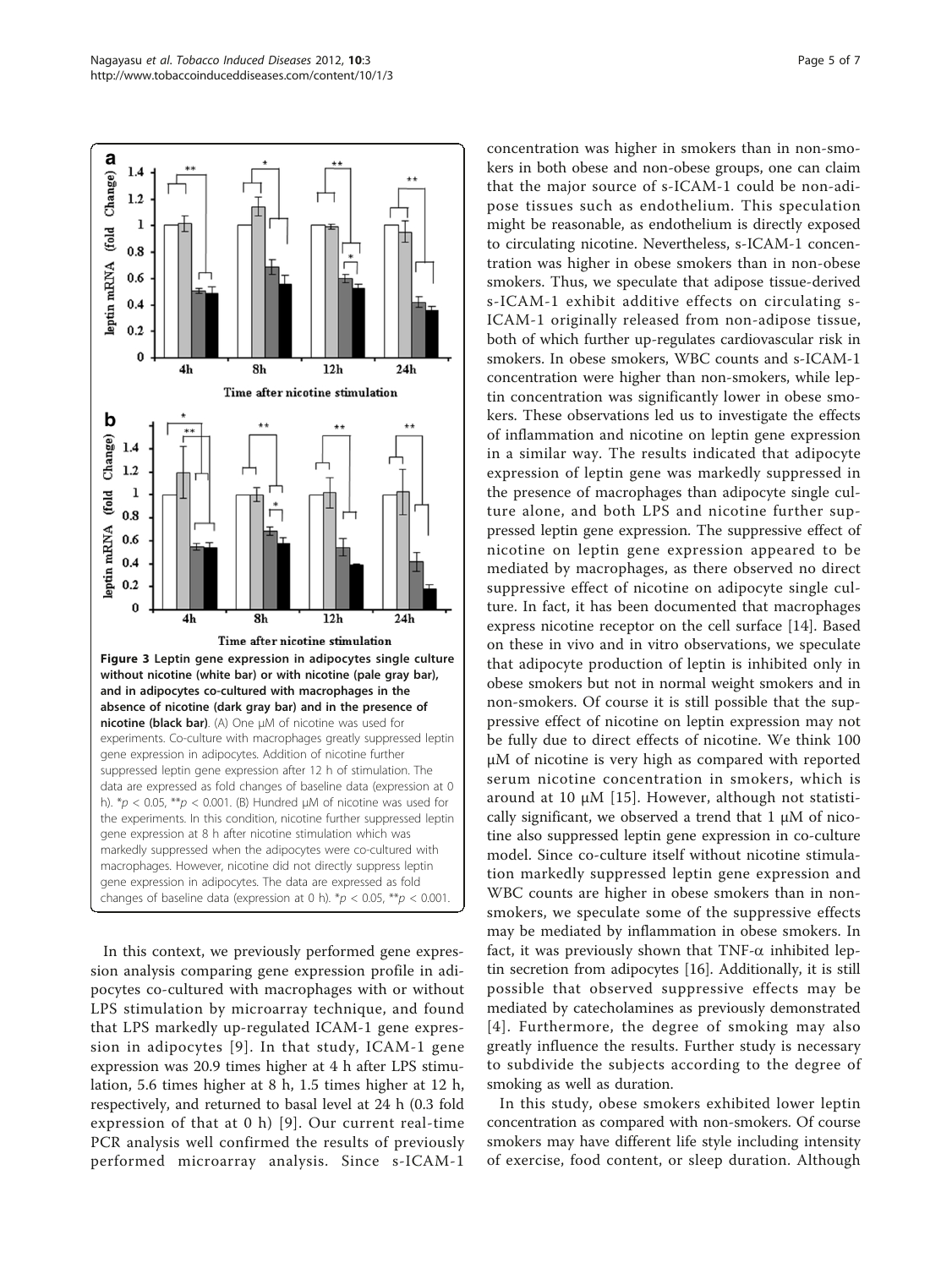<span id="page-5-0"></span>we did not investigate sleep duration in our current study, the intensity of exercise, estimated by standard questionnaires, was not statistically significant between smokers and nonsmokers in obese or nonobese groups studied (data not shown). Higher leptin concentrations are related to the increased sympathetic nerve activity and hypertension in the obese subjects [[17\]](#page-6-0). In fact, in this study, although we did not observe significant differences between smokers and non-smokers in nonobese group, both systolic and diastolic blood pressure were significantly lower in obese smokers with lower leptin levels as compared with obese non-smokers with higher leplin concentration.

It is generally believed that obese subjects are characterized by leptin resistance [\[18\]](#page-6-0). In fact, in this study, obese Japanese males exhibited higher serum leptin concentrations than non-obese males regardless the condition of smoking status. Yet obese smokers exhibited lower leptin levels than non-smokers. Recently, endoplasmic reticulum stress (ER stress) has been suggested to be linked with the molecular mechanisms of leptin resistance [[19\]](#page-6-0). Interestingly, ER stress is also known to induce low-grade inflammation and, thus, is associated with insulin resistance [[20\]](#page-6-0). More importantly, smoking may also induce ER stress in a variety of organs [\[21,22](#page-6-0)]. Moreover, if we assume obese smokers suffer from both leptin resistance, which was caused by the obesity, and insufficient leptin production, which was caused by lowgrade inflammation and/or nicotine, these subjects might be more resistant to diet-therapy or to exerciseoriented weight loss. In fact, relationship between metabolic syndrome and smoking in Japanese population has been documented in a previous study [[23](#page-6-0)].

## Conclusions

In summary, it can be concluded that smoking may suppress leptin expression in obese subjects via inflammation and nicotine-effect on adipose tissue. Therefore, obese, but not normal weight, smokers might be more resistant to weight loss than non-smokers.

#### Acknowledgements

This work was supported, in part, by a Grant-in-Aid (No. 21390556, 22792086, 22390401) from the Japan Society for the Promotion of Science and from the Academic Frontier Project for Private Universities: matching fund subsidy from the Ministry of Education, Culture, Sports, Science and Technology, 2007-2011.

The authors declare there is no conflict of interest associated with this study.

#### Author details

<sup>1</sup>Department of Dental Science for Health Promotion, Hiroshima University Graduate School of Biomedical Sciences, 1-2-3 Kasumi, Minami-ku, 734-8553 Hiroshima, Japan. <sup>2</sup>Division of Diabetes and Endocrinology, Kyoto Preventive Medical Center, 28 Nishinokyo, Samaryocho, Nakagyo-ku, Kyoto 604-8091, Japan. <sup>3</sup>Division of Clinical Nutrition and Internal Medicine, Okayama Prefectural University, 111 Kuboki, Soja-city, Okayama 719-1197, Japan. 4 Kyoto Institute of Health Science, Karasumaoike-Higashi, Nakagyo-ku, Kyoto

604-0845, Japan. <sup>5</sup>Human health Sciences, Graduate School of medicine Kyoto University, Yoshida-Konoe-cho, Sakyo-ku, Kyoto 606-8501, Japan. 6 Health Care and Promotion Center, Yodogawa Christian Hospital, 2-9-26 Awaji, Higashiyodogawa-ku, Osaka 533-0032, Japan. <sup>7</sup>Division of Endocrinology and Metabolism, Department of Medicine, Jichi Medical University, 3311-1 Yakushiji, Shimotsuke-city 329-0498, Japan. <sup>8</sup>Division of Diabetes, Clinical Nutrition and Endocrinology, Kansai Electric Power Hospital, 2-1-7 Fukushima, Fukushima-ku, Osaka 553-0003, Japan.

#### Authors' contributions

AT, MF, YN, KN, NW, SN, YD, SN, SS, contributed to data collection. SN, SS, and FN contributed to data analysis. SN, AT, and FN interpreted the data, and wrote the manuscript. All authors read and approved the final manuscript.

#### Competing interests

The authors declare that they have no competing interests.

Received: 25 December 2011 Accepted: 28 February 2012 Published: 28 February 2012

#### References

- 1. Considine RV, Sinha MK, Heiman ML, et al: [Serum immunoreactibe-leptin](http://www.ncbi.nlm.nih.gov/pubmed/8532024?dopt=Abstract) [concentrations in normal-weight and obese humans.](http://www.ncbi.nlm.nih.gov/pubmed/8532024?dopt=Abstract) N Engl J Med 1996, 334:292-295.
- 2. Rabkin S: Relationship between weight change and the reduction or cessation of cigarette smoking. Int J Obese 1984, 8:665-673.
- 3. Eliasson B, Smith U: [Leptin levels in smokers and long-term users of](http://www.ncbi.nlm.nih.gov/pubmed/10093001?dopt=Abstract) [nicotine gum.](http://www.ncbi.nlm.nih.gov/pubmed/10093001?dopt=Abstract) Eur J Clin Invest 1999, 29:145-152.
- 4. Reseland JE, Mundal HH, Hollung K, et al: [Cigarette smoking may reduce](http://www.ncbi.nlm.nih.gov/pubmed/15964536?dopt=Abstract) [plasma leptin concentration via catecholamines.](http://www.ncbi.nlm.nih.gov/pubmed/15964536?dopt=Abstract) Prostaglandins Leukot Essent Fatty Acids 2005, 73:43-49.
- 5. Xu H, Barnes GT, Yang Q, et al: [Chronic inflammation in fat plays a crucial](http://www.ncbi.nlm.nih.gov/pubmed/14679177?dopt=Abstract) [role in the development of obesity-related insulin resistance.](http://www.ncbi.nlm.nih.gov/pubmed/14679177?dopt=Abstract) J Clin Invest 2003, 112:1821-1830.
- 6. Weisberg SP, McCann D, Desai M, et al: [Obesiy is associated with](http://www.ncbi.nlm.nih.gov/pubmed/14679176?dopt=Abstract) [macrophage accumulation in adipose tissue.](http://www.ncbi.nlm.nih.gov/pubmed/14679176?dopt=Abstract) J Clin Invest 2003, 112:1796-1808.
- 7. Park E, Shin M-J, Chung N: The associations between serum leptin, adiponectin and intercellular adhesion molecule-1 in hypercholesterolemic patients. Nutr Res Prac 2007, 1:65-69.
- 8. Yamashita A, Soga Y, Iwamoto Y, et al: [Macrophage-adipocyte interaction:](http://www.ncbi.nlm.nih.gov/pubmed/18070744?dopt=Abstract) [Marked IL-6 production by co-cultures stimulated with LPS.](http://www.ncbi.nlm.nih.gov/pubmed/18070744?dopt=Abstract) Obesity 2007, 15:2549-2552.
- 9. Yamashita A, Soga Y, Iwamoto Y, et al: DNA microarray analyses of genes expressed differentially in 3T3-L1 adipocytes co-cultured with murine macrophage cell line RAW 264.7 in the presence of the toll-like receptor 4 ligand bacterial endotoxin. Int J Obese 2008, 32:1725-1729.
- 10. Kawakami M, Murase T, Ogawa H, et al: [Human recombinant TNF](http://www.ncbi.nlm.nih.gov/pubmed/3495531?dopt=Abstract) [suppresses lipoprotein lipase activity and stimulates lipolysis in 3T3-L1](http://www.ncbi.nlm.nih.gov/pubmed/3495531?dopt=Abstract) [cells.](http://www.ncbi.nlm.nih.gov/pubmed/3495531?dopt=Abstract) J Biochem 1987, 101:331-338.
- 11. Nakarai H, Yamashita A, Takagi M, et al: [Periodontal disease and hyper](http://www.ncbi.nlm.nih.gov/pubmed/20817211?dopt=Abstract)[triglyceridemia in Japanese subjects: potential association with](http://www.ncbi.nlm.nih.gov/pubmed/20817211?dopt=Abstract) [enhanced lipolysis.](http://www.ncbi.nlm.nih.gov/pubmed/20817211?dopt=Abstract) Metabolism 2011, 60:823-829.
- 12. Kadowaki T, Sekikawa A, Murata K, et al: Japanese men have larger areas of visceral adipose tissue than Caucasian men in the same levels of waist circumstances in a population-based study. Int J Obese 2006, 30:1163-1165.
- 13. Lazar MA: [The humoral side of insulin resistance.](http://www.ncbi.nlm.nih.gov/pubmed/16397562?dopt=Abstract) Nat Med 2006, 12:43-44.
- 14. Lau PP, Merched AJ, Zhang AL, et al: [Nicotine induces proinflammatory](http://www.ncbi.nlm.nih.gov/pubmed/16254210?dopt=Abstract) [responses in macrophages and the aorta leading to acceleration of](http://www.ncbi.nlm.nih.gov/pubmed/16254210?dopt=Abstract) [atherosclerosis in low-density lipoprotein receptor \(-/-\) mice.](http://www.ncbi.nlm.nih.gov/pubmed/16254210?dopt=Abstract) Arterioscler Thromb Vasc Biol 2006, 26:143-149.
- 15. Massadeh AM, Gharaibeh AA, Omari KW: [A single-step extraction method](http://www.ncbi.nlm.nih.gov/pubmed/19222926?dopt=Abstract) [for the determination of nicotine and cotinine in Jordanian smokers](http://www.ncbi.nlm.nih.gov/pubmed/19222926?dopt=Abstract)' [blood and urine samples by RP-HPLC and GC-MS.](http://www.ncbi.nlm.nih.gov/pubmed/19222926?dopt=Abstract) J Chromatogr Sci 2009, 47:170-177.
- 16. Yamaguchi M, Murakami T, Tomimatsu T, et al: [Autocrine inhibition of](http://www.ncbi.nlm.nih.gov/pubmed/9514868?dopt=Abstract) [leptin production by tumor necrosis factor-alpha \(TNF-alpha\) through](http://www.ncbi.nlm.nih.gov/pubmed/9514868?dopt=Abstract) [TNF-alpha type-I receptor in vitro.](http://www.ncbi.nlm.nih.gov/pubmed/9514868?dopt=Abstract) Biochem Biophys Res Commun 1998, 244:30-34.